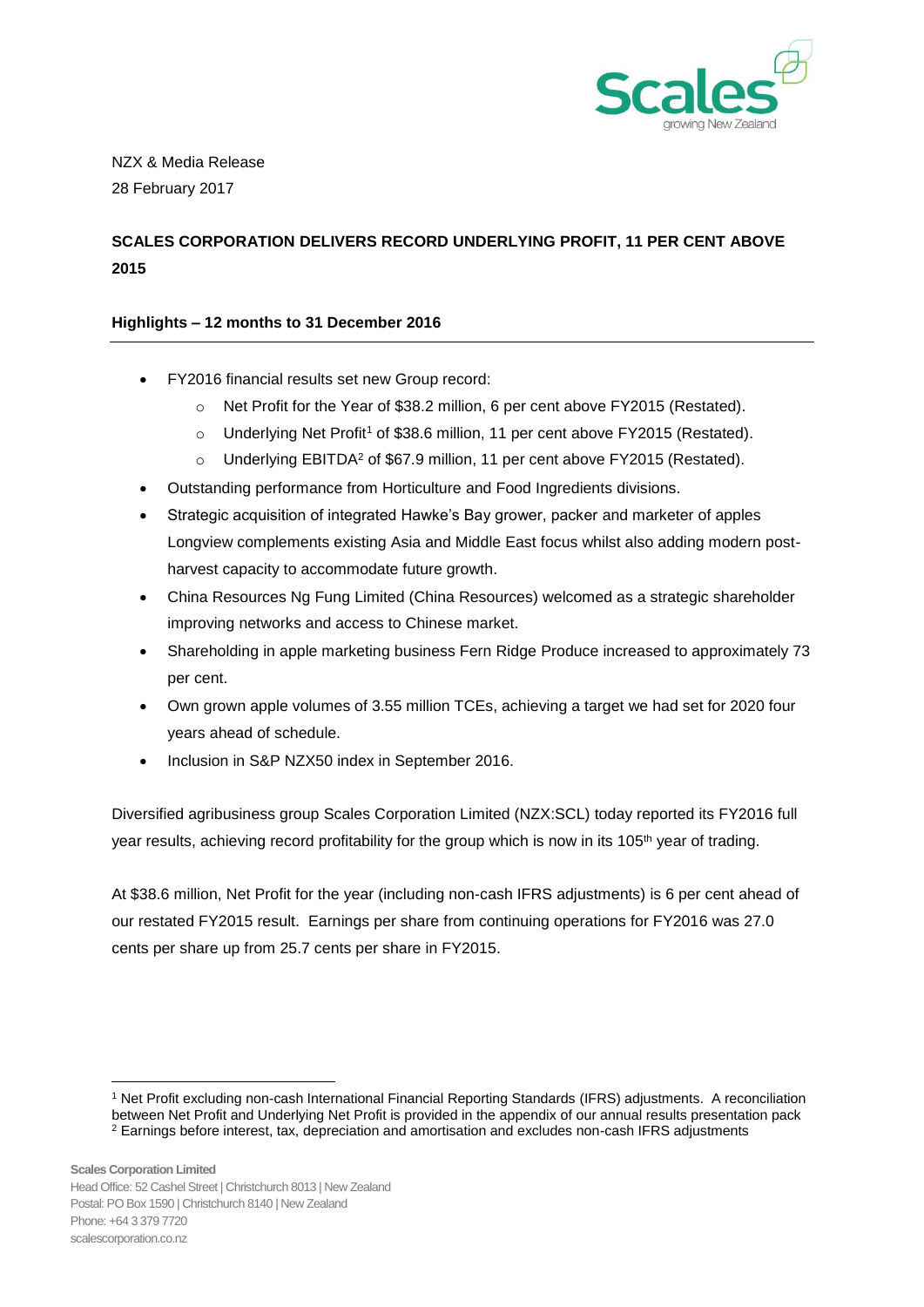Scales Corporation chairman Jon Mayson says: "We are pleased to deliver another record profit that builds on the solid FY2015 result. Once again the entire Scales team, which now extends to more than 600 permanent staff members, have excelled themselves to deliver an outstanding result."

"Our Horticulture and Food Ingredients divisions produced excellent results, whilst our Storage and Logistics division produced another consistent outcome."

Scales Corporation managing director Andy Borland notes: "The FY2016 result outperforms the highly successful FY2015 result by a significant margin. In addition to our strong financial results, Scales made good progress on a number of strategic fronts. These include the acquisition of integrated Hawke's Bay grower, packer and marketer of apples Longview in November, welcoming China Resources as a strategic shareholder in Scales with an approximately 15 per cent shareholding, and an increase in our shareholding in apple marketing business Fern Ridge to approximately 73 per cent."

"Longview is well-regarded in the Hawke's Bay with a strong and proud history spanning more than 100 years. The purchase also included 22 hectares of orchard immediately surrounding the Longview packhouse as well as entering into a lease for a further 17 hectares of nearby apple orchards.

"Longview provides a compelling strategic rationale to Scales. Their plantings are complementary to our Asian and Middle East consumer focus. During 2016, Longview sold approximately 62 per cent of its apple crop to this region. In addition, Longview's packing and coolstorage facilities ideally complement our existing post-harvest facilities. The Longview operations are located nearby, providing opportunities to improve post-harvest specialisation as well as increasing overall group-wide capacity to meet expected production growth.

"We are also extremely pleased to have the strategic support of China Resources who, through their extensive networks, are well positioned to assist us with our growth through China and the rest of Asia. To further assist sales into this region, we have been making significant investments in marketing resource, presence and collateral. A number of new initiatives were introduced in 2016 and these will continue to be developed through 2017 to enhance our leading market position.

"On the balance sheet net debt ended the year at \$34.6 million. This low level of gearing places us in a strong financial position with capacity to finance future growth opportunities that may present themselves. In addition to the acquisition of Longview and its surrounding orchards, and the price paid to increase our shareholding in Fern Ridge, the group invested a further \$15.7 million in capital expenditure projects to help deliver FY2016, and drive future, growth" Mr Borland says.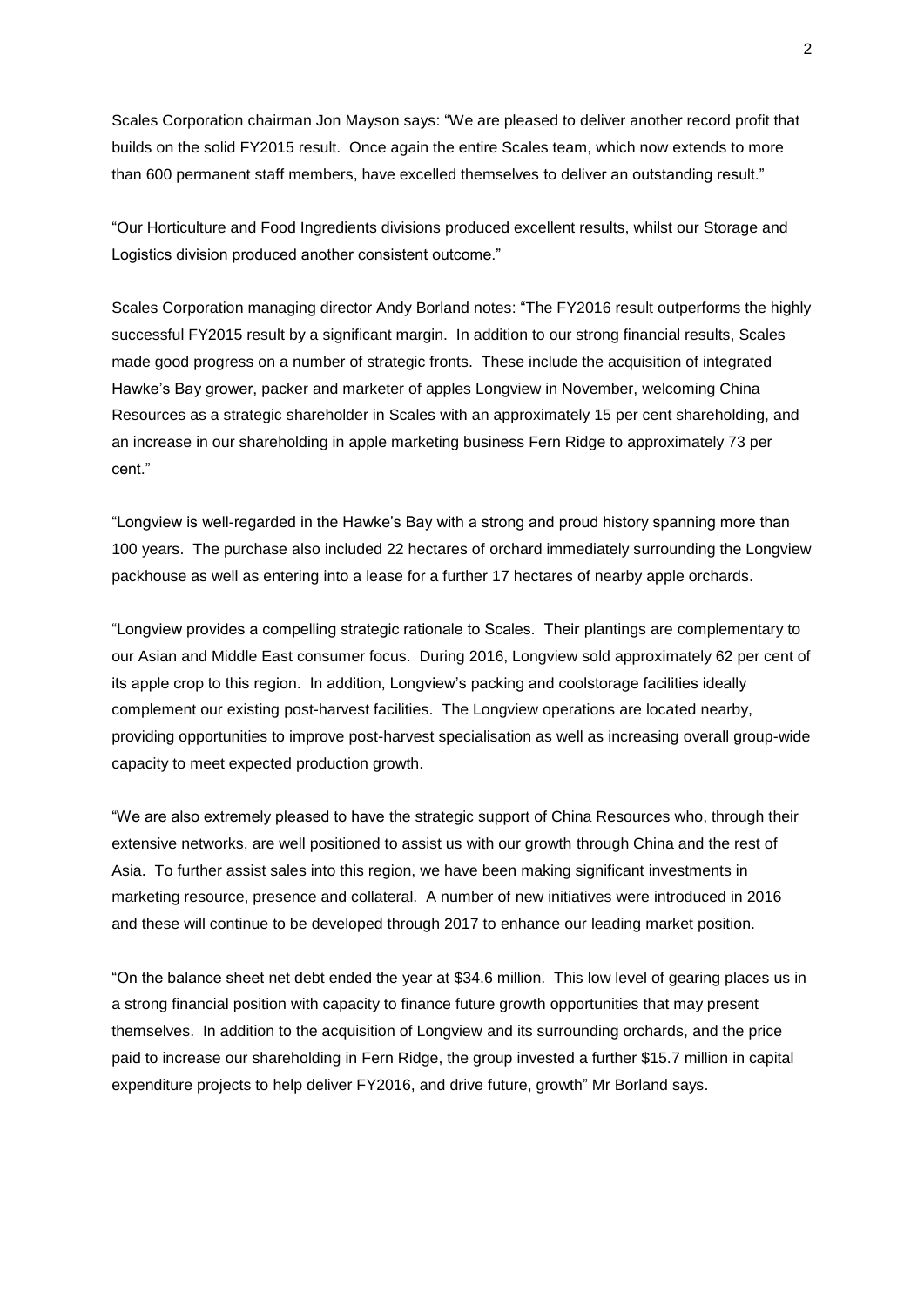During the year Scales declared dividends of 14.5 cents per share.<sup>3</sup> An interim FY2016 dividend of 8.0 cents per share was declared in December and paid in January 2017. "As we have done in previous years, the board expects to declare a final dividend in respect of FY2016 in May with payment in July." Mr Borland says.

## **Divisions**

#### *Horticulture*

The Horticulture division delivered strong organic growth, with Underlying EBITDA increasing from \$40.0 million in FY2015 to \$45.3 million in FY2016, an uplift of 13 per cent for the year, Mr Borland says.

"This improvement in profit was largely driven by a significant increase in export volumes sold which were up by 12 percent to 3.55 million TCEs. The growth in export volumes was mostly influenced by a strong export 'packout' (percentage of fruit deemed suitable for export) due to a good crop displaying positive colour, size and taste qualities.

"The weighted average price achieved for our apples was also up slightly on 2015 levels. This was influenced by improving varietal and market mix as well as improved pricing on traditional varieties.

"In December we launched Dazzle, a large, red, sweet apple which has taken 20 years to develop. This apple is aimed at Asian consumers in particular, but has also attracted attention worldwide. In line with our strategic focus, Dazzle is the first of what we hope will be a succession of branded plant variety rights in which we have an interest." Mr Borland says.

#### *Storage & Logistics*

1

"The Storage & Logistics division delivered a consistent result with Underlying EBITDA of \$16.2 million in FY2016 in line with FY2015 Underlying EBITDA of \$16.3 million.

"This result included strong performances from both bulk liquid storage business Liqueo and our freight forwarding operation Scales Logistics. These businesses benefitted from favourable market conditions and a full year of contributions from 2015 initiatives to deliver meaningful improvements in profit.

<sup>3</sup> Scales declared a final dividend of 6.5 cents per share for FY2015 in May 2016, which was paid on 8 July 2016. This followed the 6.5c interim and 4c special dividends for FY2015 which were declared in December 2015 and paid on 20 January 2016.